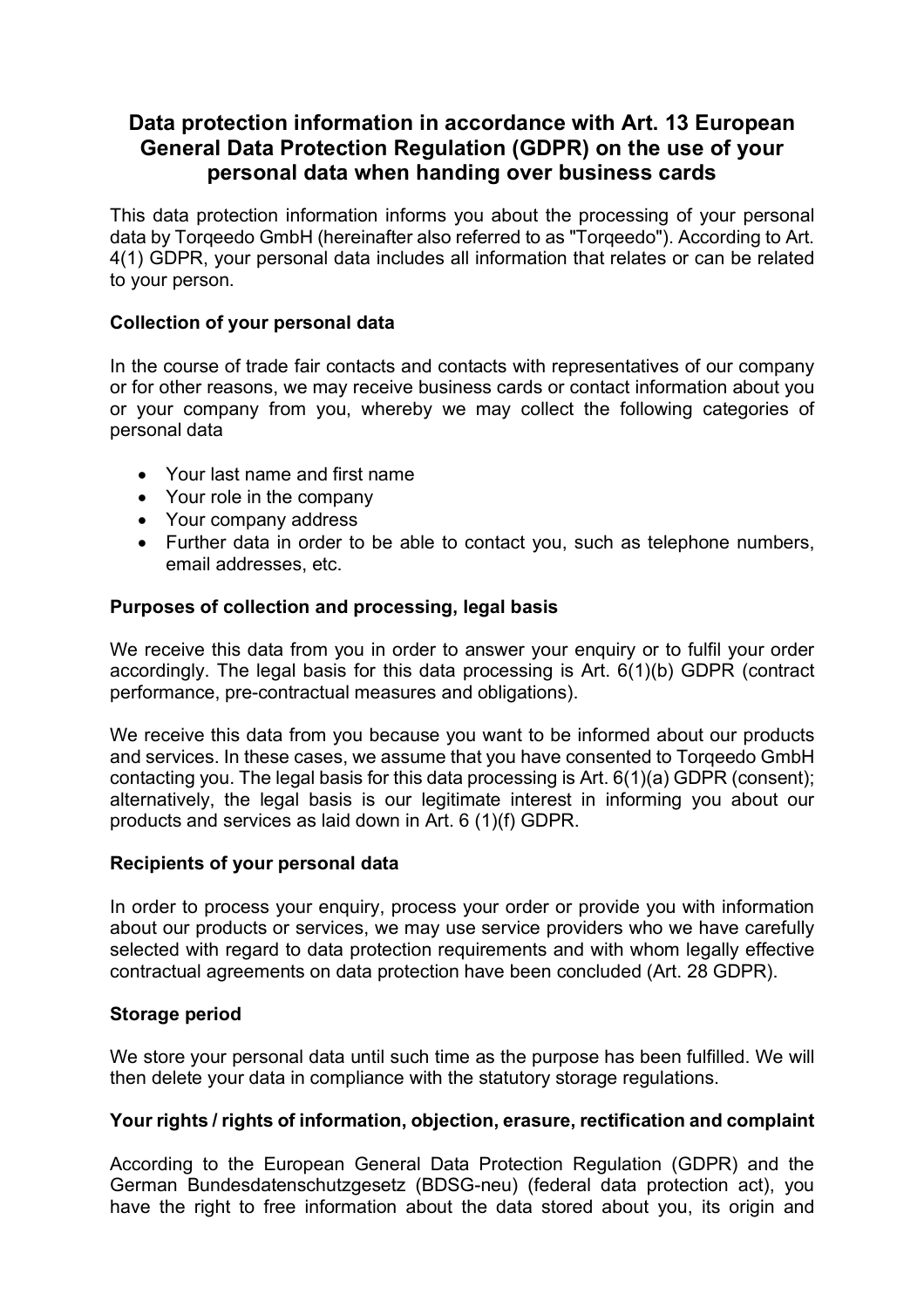recipients, as well as the purpose of the data processing and, if applicable, the right to rectification, blocking, erasure or data portability of this data.

To do so, simply contact our data protection contact listed at the end of this data protection declaration.

In case of complaints, you can contact our contact person for data protection or directly contact the competent supervisory authority.

### **Responsible for the processing of your personal data**

The competent and responsible body for the collection, processing and use of your personal data is:

TORQEEDO GMBH Management: Dr Alf-Joachim Harkort Dr Markus Müller Friedrichshafener Str. 4a 82205 Gilching **Germany** Tel: +49 (0) 8153 9215 100 Email: datenschutz@torqeedo.com Website: www.torqeedo.com

Your data will be stored and processed in our in-house IT systems. The technical installation is designed in such a way that only a narrowly defined group of specially authorised persons with a duty of confidentiality is authorised to access the data and that any other access or other knowledge of the data is excluded according to the state of the art.

### **Complaints about the processing of your personal data**

If you have any concerns or a question about the processing of your personal data and information, please feel free to contact us. However, you can also contact the company data protection officer or, in the event of complaints, the data protection supervisory authority using the contact details below.

#### **Contact details of our Data Protection Officer:**

Mr Robert Schöttl, expert advisor for data protection and data security (GDD cert.) Tel. +49 (0) 8131 3333 220 Fax +49 (0) 8131 3385 388 Email: datenschutz@torqeedo.com

### **Competent supervisory authority for data protection**

Bayerisches Landesamt für Datenschutzaufsicht (BayLDA) (Bavarian state office for data protection supervision) Promenade 18 91522 Ansbach